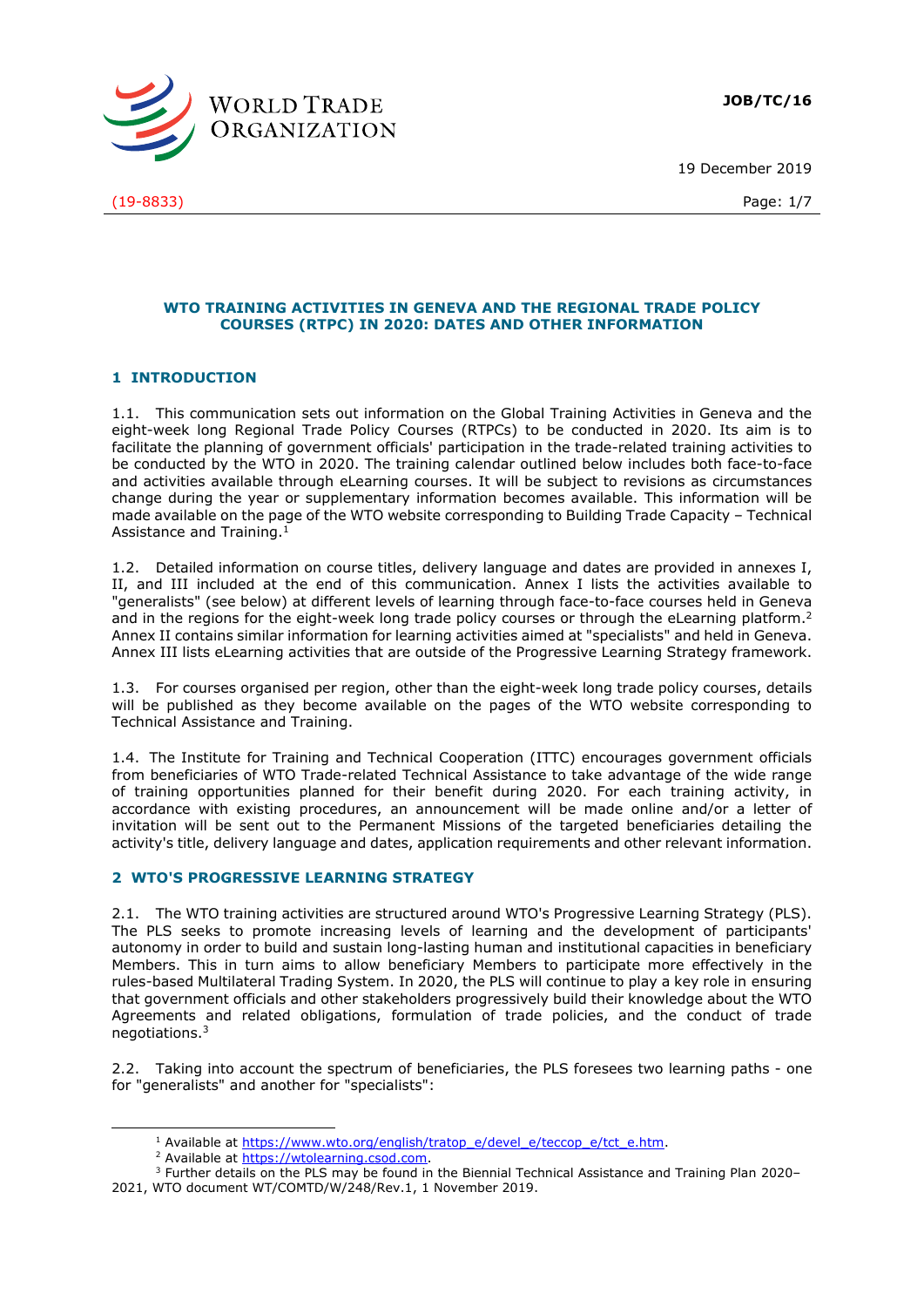- $-2 -$
- "Generalists" are officials that require a broad knowledge of the WTO to conduct their work and have general responsibility for WTO issues.
- "Specialists" are officials that require in-depth knowledge in a specific WTO area or Agreement and are working on or dealing with related specific issues.
- 2.3. The generalist learning path consists of three PLS levels (see Annex I):
	- PLS Level 1 (basic). This level offers generalists an initiation to the role, structure and functioning of the WTO, as well as to its economic and legal underpinnings. eLearning courses are the mainstay for training at level 1, especially the online course "Introduction to the WTO". However, in view of the particular needs and interests of LDCs, a face-to-face "Introductory Trade Policy Course for LDCs" is also offered in Geneva.
	- PLS Level 2 (intermediate). This level provides a comprehensive understanding of the main provisions of the WTO Agreements and negotiations. The main face-to-face training offered to generalists at this level takes the form of Regional Trade Policy Courses (RTPCs). These are eight-week long courses organised by region and include revision segments and mandatory graded examinations. They cover the WTO Agreements and regional trade policy issues and focus on strengthening participants' autonomy through their ability to use WTO information resources, in particular the WTO Legal Texts. Alternatively, generalists may take advantage of level 2 eLearning courses, in particular the online course "The Multilateral Trade Agreements".
	- PLS Level 3 (advanced). This level addresses horizontally trade policy issues on which one or several WTO Agreements may have a bearing. The one course available to generalists at this level is the face-to-face Advanced Trade Policy Course (ATPC). The ATPC is the most comprehensive advanced WTO training product available under the PLS. It includes a series of interactive sessions focussing on case studies, simulations and exercises, and roundtables that foster the sharing of experiences and best practices as well as debating present-day trade topics.
- 2.4. The specialist learning path consists of the following PLS levels (see Annex II):
	- PLS Level 1 (basic). Specialists also take advantage of the courses offered to generalists at level 1, as described above.
	- PLS Level 2 (intermediate). For specialists, this level offers a thematic approach focusing on one WTO Agreement (or on a limited number of related ones). At this PLS level, participants may take part in one of the several specialized courses available through the eLearning platform.
	- PLS Level 3 (advanced). This level is proposed to specialise on one sub-sector or one aspect of a single WTO Agreement, or to concentrate on one or several implementation issues. All activities for specialists currently planned at level 3 are face-to-face and include several courses on specific topics in Geneva.

#### **3 OTHER WTO TRAINING ACTIVITIES**

3.1. In addition to the courses listed in Annexes I, II, and III, the WTO also offers other training activities ranging from PLS levels 1 to 3 in Geneva and the regions. The courses in Geneva include Introduction and Focus Activities, intended for Geneva-based delegates, non-governmental organizations, WTO staff members, interns working in the Secretariat and interested officials from other international organizations. Based on demand from Geneva-based WTO delegates, Introduction Activities may be designed to target particular WTO Agreements or issues, and to allow for more in-depth focus and exchange of views and perspectives, as well as networking.

3.2. The eLearning programme also includes courses outside of the PLS framework, such as "The WTO in 10' " and "Agriculture Express", which provide basic training on the WTO and the Multilateral Trading System using a learning-by-doing approach.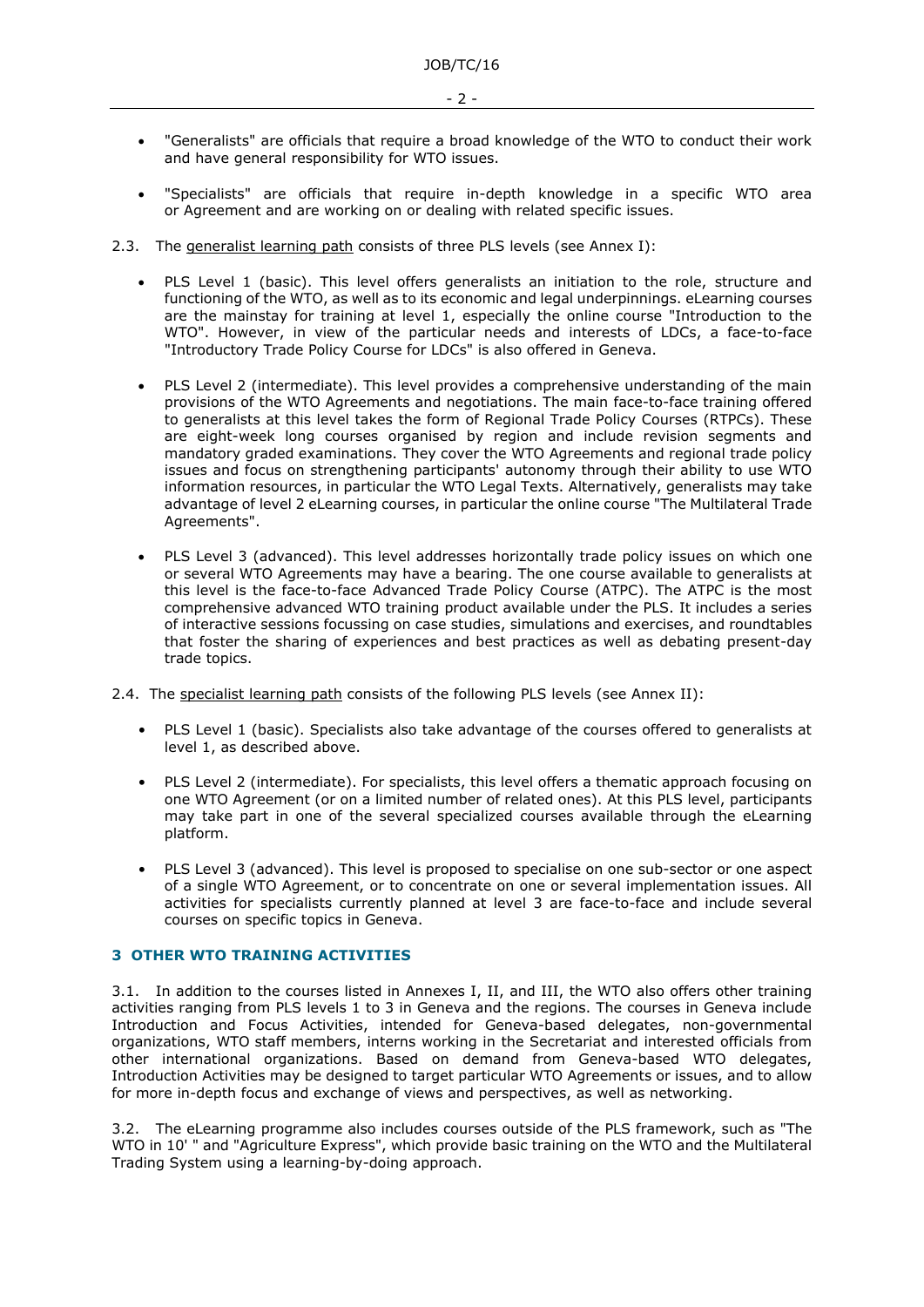#### **4 KEY CONSIDERATIONS TO BENEFIT FROM WTO TRAINING**

4.1. The ITTC wishes to remind beneficiaries of the vital importance of meeting the criteria spelt out for a specific WTO training activity, where applicable, to qualify to take part in it. Among others, such criteria may require that a completed application form be signed by both the candidate and the nominating national authority and submitted via the relevant mission to the WTO. Compliance with any stated application deadlines is of the utmost importance.

4.2. In order to ensure the effectiveness of the PLS, candidates are selected based on the principle that prerequisites are obligatory to move through the levels of PLS activity. Prerequisites reflect the pedagogical needs of each training activity and may take the form, for example, of having previously taken certain WTO courses and/or having specific knowledge or professional experience. Meeting the relevant prerequisites is essential but not sufficient for a candidate to be selected to take part in face-to-face training activities. As the number of applicants typically exceeds the places available for such activities, it is often not possible to retain all qualified candidates. In these cases, a selection process is carried out to piece together a well-balanced group of participants taking into consideration both the backgrounds of individual candidates as well as systemic considerations.

4.3. It is important to note that eLearning training activities function both as a training tool and as a selection tool, with successful participants in these courses becoming eligible to attend certain face-to-face training activities.

4.4. All eligible candidates may benefit from the training activities offered through the eLearning platform, with no limit on the number of participants who may enrol in a particular course. eLearning material may be freely obtained through the eLearning Course Catalogue, with participants able to start their course at their convenience and to organize their study pace according to what fits them best. However, participants must submit a nomination form in order to register in the eLearning platform, access the eLearning Course Catalogue, participate in monitored courses, take the course exams, and obtain a WTO certificate. Once registered in the eLearning platform, participants can access the eLearning courses, which are open throughout the year<sup>4</sup>.

4.5. As in the past, due consideration will be given in 2020 to offering when appropriate additional places to participants from all Members on a self-funded basis. In line with the Biennial Technical Assistance and Training Plan 2020–2021, efforts will be made to continue expanding the availability of course-offerings in all three WTO languages in activities held in Geneva. As a result, the delivery language of an activity may vary from that indicated in Annexes I, II, and III.

#### **5 ANNEXES<sup>5</sup>**

5.1. The annexes incorporate a selection of key activities and are not comprehensive; in particular, they do not include requests related to regional seminars for specialists and to national technical assistance. In going through the annexes, these additional points should be kept in mind:

- Dates shown for face-to-face courses are tentative and may change.
- Face-to-face courses are delivered in English, French or Spanish, as indicated.
- eLearning courses are available at any time throughout the year and, thus, they are not associated with particular dates.
- All eLearning courses are available in English, French and Spanish except as noted.

5.2. Finally, please also note that the WTO Secretariat may modify, postpone or cancel any of the activities in the annexes in cases such as events of force majeure, if funding cannot be secured in time, if an insufficient number of eligible candidates register for participation, or for any other reasons that render the execution of the activity impracticable.

**\_\_\_\_\_\_\_\_\_\_\_\_\_\_\_**

<sup>4</sup> Available at [https://wtolearning.csod.com.](https://wtolearning.csod.com/)

<sup>&</sup>lt;sup>5</sup> Information on all training activities is available on the WTO website at: [http://www.wto.org/english/tratop\\_e/devel\\_e/train\\_e/course\\_details\\_e.htm.](http://www.wto.org/english/tratop_e/devel_e/train_e/course_details_e.htm)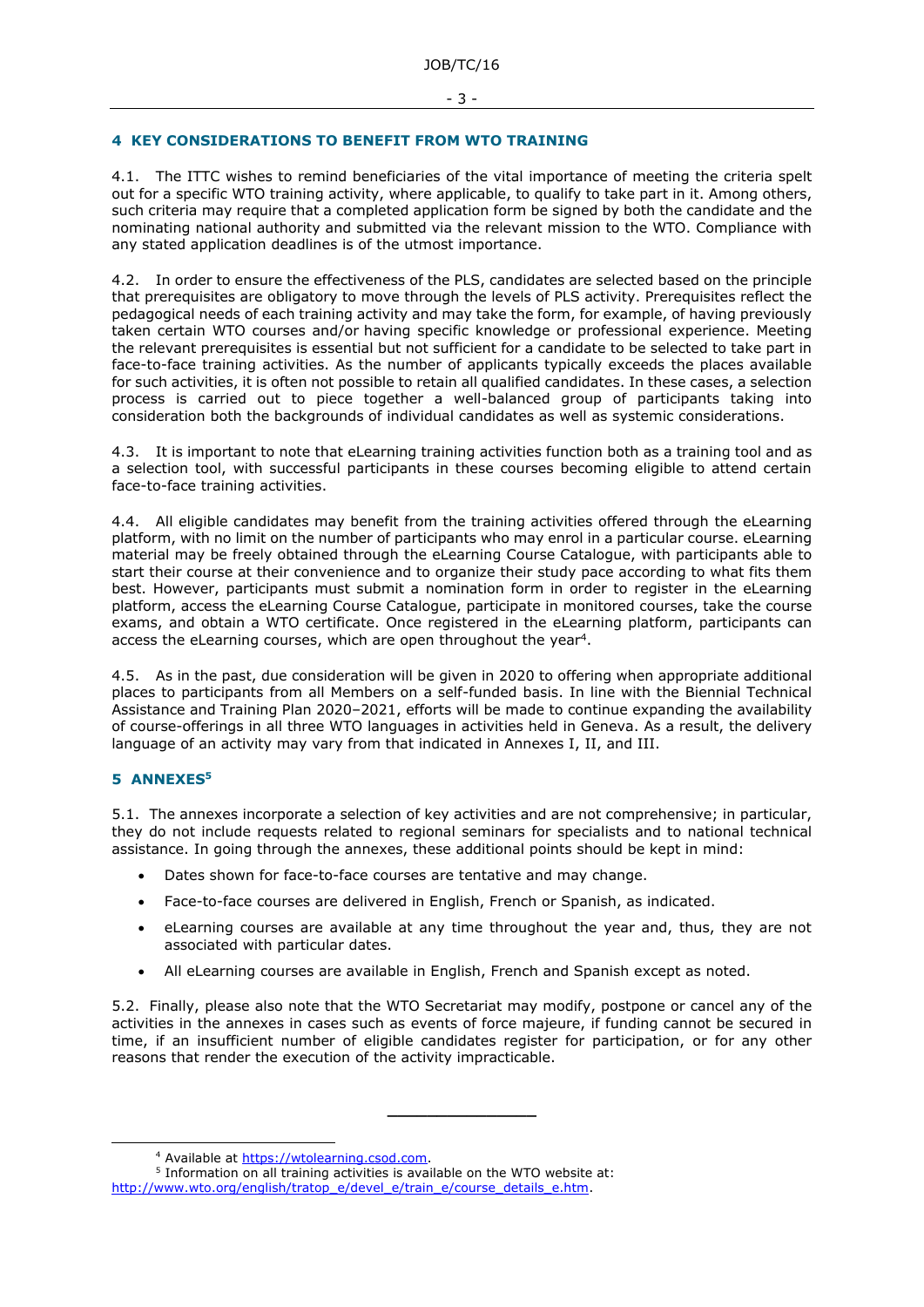#### - 4 -

#### **ANNEX I**

#### **2020 Training Calendar for Generalists\***

#### **LEVEL 3**

#### *Face-to-face:*

- Advanced Trade Policy Course (E), 27 January 20 March
- Advanced Trade Policy Course (E), 15 June 7 August (TBC)
- Advanced Trade Policy Course (S), 5 October –27 November (TBC)

**LEVEL 2**

#### *Face-to-face:*

- RTPC for French-Speaking Africa: Côte d'Ivoire (F), 3 February 27 March
- RTPC for English-Speaking Africa: Mauritius (E), 20 April 12 June
- RTPC for the Caribbean: Trinidad and Tobago (E), 1 June 24 July
- RTPC for Latin America: Mexico (S), 13 July 4 September (TBC)
- RTPC for Arab and Middle East countries: Switzerland (E), 10 August 2 October
- RTPC for CEECAC countries: Kazakhstan (E), 31 August 23 October (TBC)
- RTPC for Asia-Pacific (E) (TBD)

#### *eLearning:*

- The Multilateral Trade Agreements
- The WTO and Trade Economics: Theory and Policy
- Legal Underpinnings

## **LEVEL 1**

#### *Face-to-face:*

- Introductory Trade Policy Course for LDCs, 20 April 8 May (TBC)
- WTO Information Seminar on International Trade Policy for Journalists (TBC) (TBD)

#### *eLearning:*

- Introduction to the WTO
- **\*** E = English, F = French, RTPC = eight-week long Regional Trade Policy Course, S = Spanish,  $TBC = to be confirmed, TBD = to be determined.$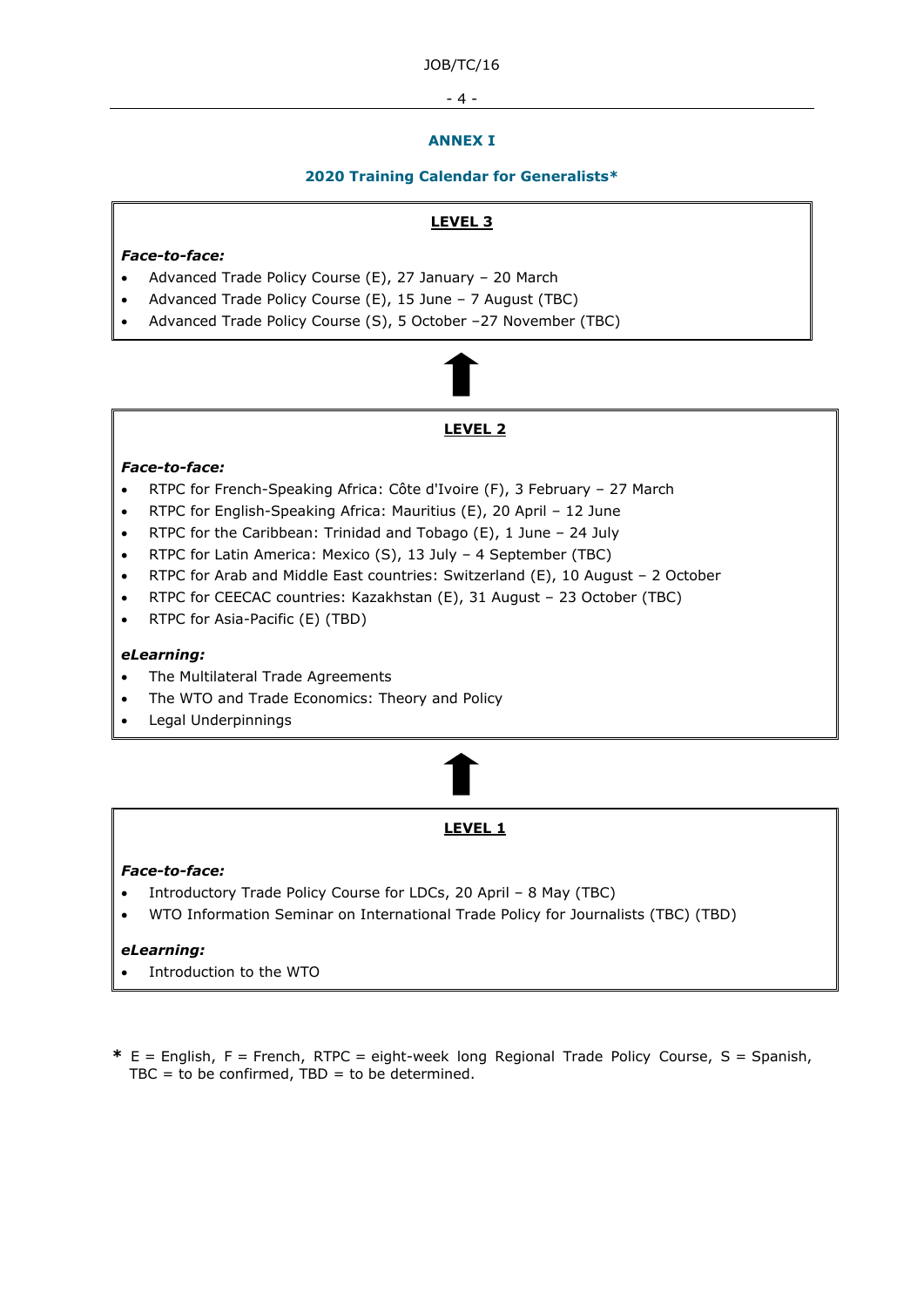#### - 5 -

#### **ANNEX II**

#### **2020 Training Calendar for Specialists\***

#### **LEVEL 3**

#### **Face-to-face:**

- Workshop on the Implementation of Article 66.2 of the TRIPS Agreement (E), 4-6 February
- Joint WIPO-WTO Advanced Course on Intellectual Property for Government Officials (E), 16-27 March
- Trade and Environment Thematic Workshop for LDCs (E), 23-27 March
- Course on Trade in Value Added and Global Value Chains (E), 8-12 June
- WIPO-WTO Colloquium for IP teachers (E), 15–26 June
- Follow-up to the 2019 Advanced Thematic Course on SPS (E), 17-26 June
- Advanced Workshop on Agriculture Notifications (E), 6-10 July
- Advanced Course on the Economic Analysis of Trade Policy (E), 23-31 July
- Advanced Thematic Course on GATS (E), 14-18 September
- Advanced Thematic Course on Regional Trade Agreements and the WTO (F), 21–25 September
- Advanced Course on Import Licensing Procedures and Notifications (E), 28 September – 2 October
- Advanced Global Workshop on Government Procurement (E), 26-30 October
- Advanced Thematic Course on SPS (F), 26 October 13 November
- Workshop on non-tariff measures for ITA participants (E), 28-29 October
- Thematic Workshop on Trade and Public Health (E), 9-13 November (TBC)
- TBT Transparency Seminar (E), 23-27 November (TBC)
- Advanced Thematic Course on WTO Dispute Settlement (E), 30 November 4 December
- Advanced Course on Trade and Environment (E) (TBD)
- Seminar on IP and Knowledge Flows in a Digital Era (E) (2 days, TBD)
- Symposium for IP Judges (E) (4 days, TBD)
- Seminar on Competition Policy, Trade and Development (E) (3 days, TBD)
- SPS Committee Thematic Session (E/F/S), 17 March
- SPS Thematic Workshop (E/F/S), 22-23 June
- SPS Committee Thematic Session (E/F/S), 3 November
- WTO Agriculture Symposium (E/F/S), 2-3 December
- Trilateral Symposium on Trade and Health Themes (E/F/S) (TBC) (TBD)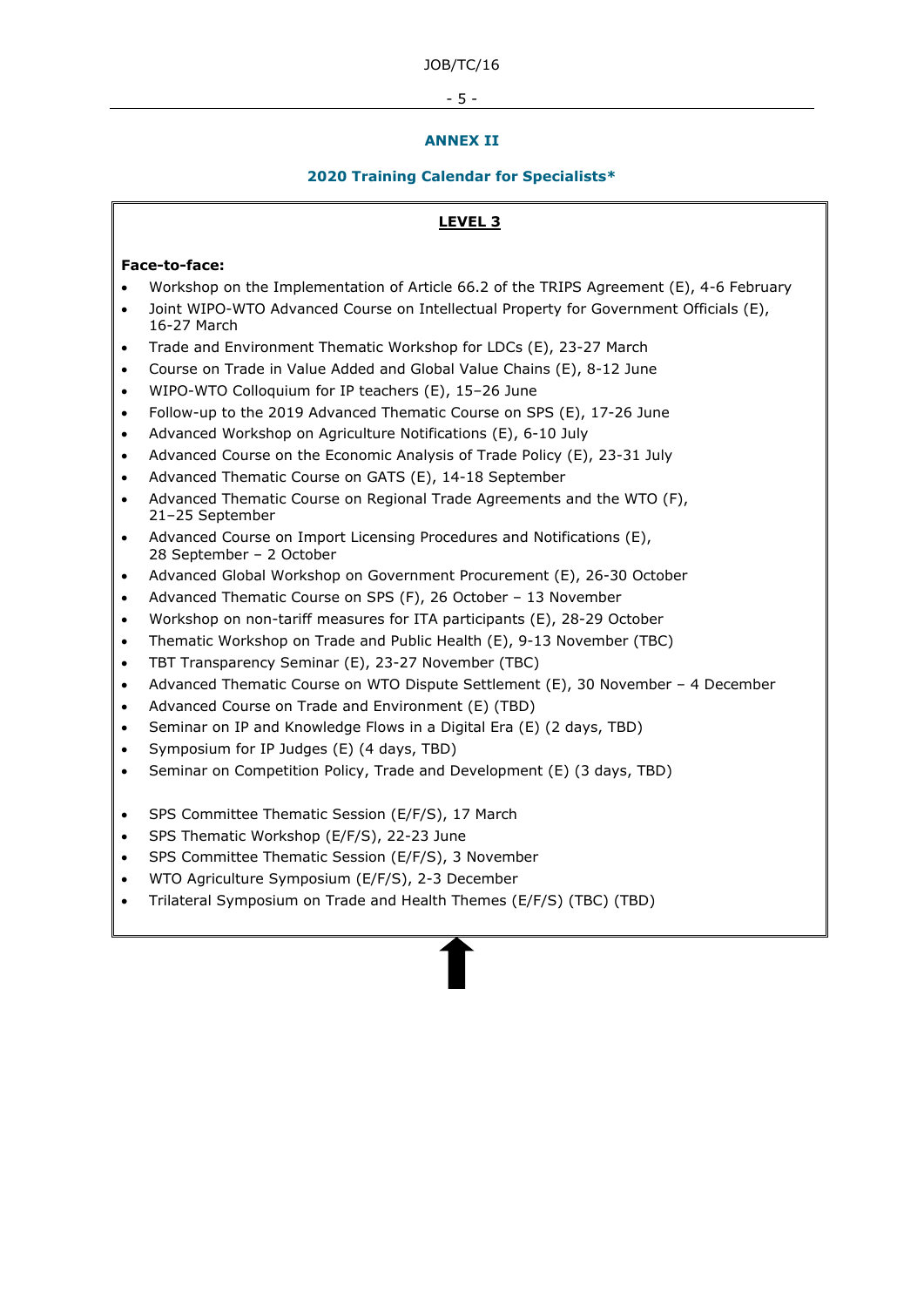- 6 -

# **LEVEL 2**

#### **Face-to-face:**

• Course on WTO Accessions and Agriculture (E), 12–16 October

#### *eLearning:*

- Agriculture Information Management System
- A Short Trip to TRIPS
- CITES and the WTO: Enhancing Cooperation for Sustainable Development
- Copyrights in the WTO
- Documents Online E-Subscriptions
- Mainstreaming Trade: The Fundamentals
- Mainstreaming Trade in Action
- Made in ...: Understanding Rules of Origin
- Market Access for Goods and Non-Agricultural Market Access Negotiations
- Patents in the WTO
- Regional Trade Agreements and the WTO
- Sanitary and Phytosanitary Measures
- Technical Barriers to Trade in the WTO
- The WTO Dispute Settlement System
- Trade and Environment
- Trade and Development
- Trade Facilitation Agreement
- Trade Finance and the WTO
- Trade in Services in the WTO
- Trade Remedies and the WTO
- Trade-Related Aspects of Intellectual Property Rights
- Transparency and the WTO: Notifications Obligations
- WTO Accession (revised version)
- WTO Market Access Intelligence Online

#### **LEVEL 1**

#### *Face-to-face:*

• Introductory Trade Policy Course for LDCs (E), 20 April–8 May (TBC)

#### *eLearning:*

- Introduction to the WTO
- **\*** E = English, F = French, S = Spanish, TBC = activity to be confirmed/decided, TBD = dates to be determined (possible time period between parentheses)